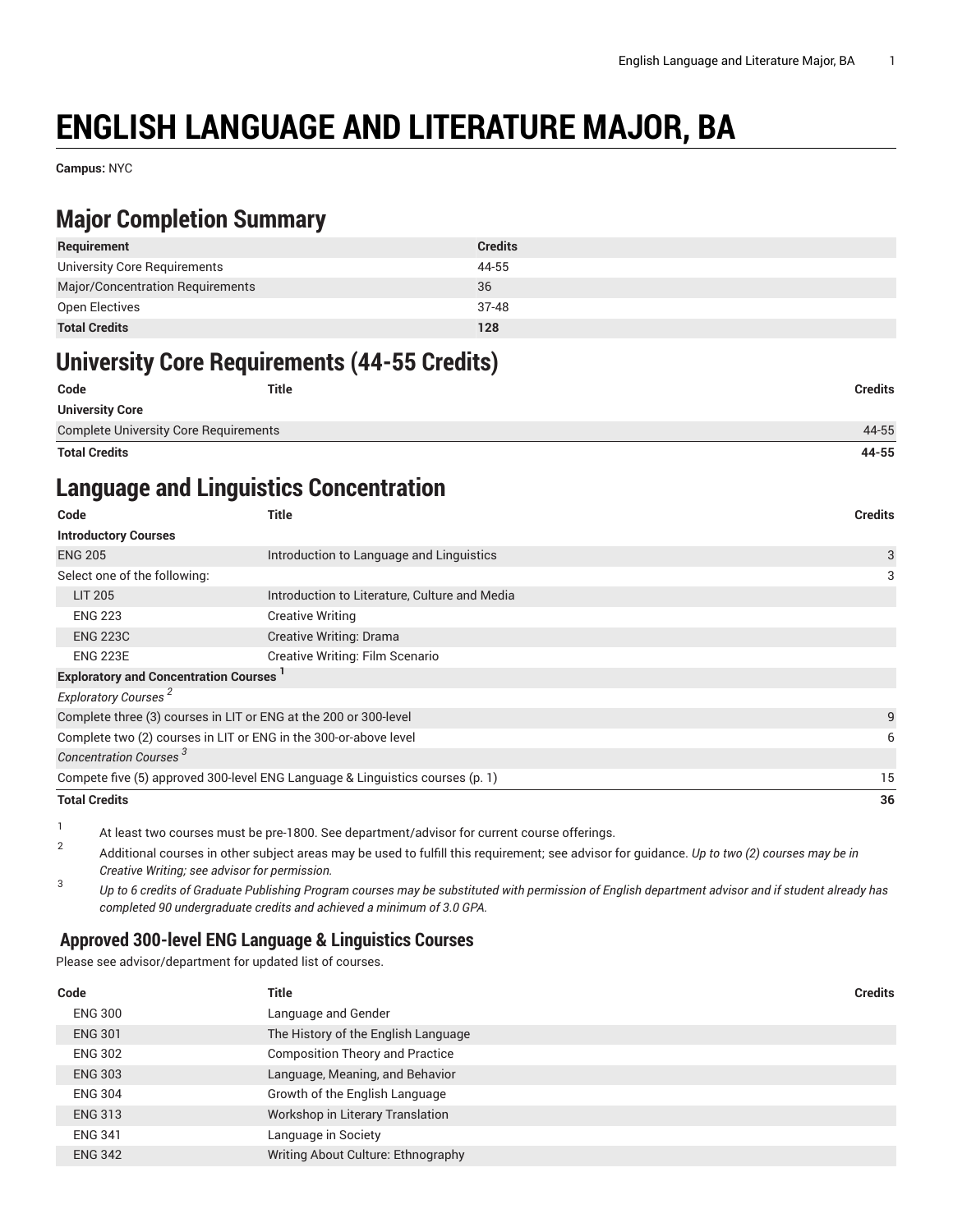| <b>ENG 395</b>  | Independent Study in English                           |
|-----------------|--------------------------------------------------------|
| <b>ENG 396G</b> | Topics: Language and Identity (ENG/LIT 393 Internship) |
| LIT 338         | Theories of Translation                                |
| LIT 395         | Independent Study in Literature                        |

### **Creative Writing Concentration**

| Code                                                             | <b>Title</b>                                                            | <b>Credits</b> |
|------------------------------------------------------------------|-------------------------------------------------------------------------|----------------|
| <b>Introductory Courses</b>                                      |                                                                         |                |
| Select one of the following:                                     |                                                                         | 3              |
| <b>ENG 223</b>                                                   | <b>Creative Writing</b>                                                 |                |
| <b>ENG 223C</b>                                                  | <b>Creative Writing: Drama</b>                                          |                |
| <b>ENG 223E</b>                                                  | Creative Writing: Film Scenario                                         |                |
| <b>ENG 205</b>                                                   | Introduction to Language and Linguistics                                |                |
| or LIT 205                                                       | Introduction to Literature, Culture and Media                           |                |
| <b>Exploratory and Concentration Courses</b>                     |                                                                         |                |
| Exploratory Courses <sup>2</sup>                                 |                                                                         |                |
| Complete three (3) courses in LIT or ENG at the 200 or 300-level |                                                                         | 9              |
| Complete two (2) courses in LIT or ENG in the 300-or-above level |                                                                         | 6              |
| Concentration Courses <sup>3</sup>                               |                                                                         |                |
|                                                                  | Compete five (5) approved 300-level ENG Creative Writing courses (p. 2) | 15             |
| <b>Total Credits</b>                                             |                                                                         | 33             |

1 At least two courses must be pre-1800. See department/advisor for current course offerings.

2 Additional courses in other subject areas may be used to fulfill this requirement; see advisor for guidance. *This concentration does not allow Creative Writing courses to be used for this requirement; see advisor for guidance.*

3 Up to 6 credits of Graduate Publishing Program courses may be substituted with permission of English department advisor and if student already has *completed 90 undergraduate credits and achieved a minimum of 3.0 GPA.*

#### <span id="page-1-0"></span>**Approved 300-level ENG Creative Writing Courses**

Please see advisor/department for updated list of courses.

| Code            | <b>Title</b>                                      | <b>Credits</b> |
|-----------------|---------------------------------------------------|----------------|
| <b>ENG 307</b>  | <b>Creative Writing: Fiction</b>                  | 3              |
| <b>ENG 308</b>  | <b>Creative Writing: Poetry</b>                   | 3              |
| <b>ENG 309</b>  | <b>Creative Nonfiction</b>                        | 3              |
| <b>ENG 311</b>  | Workshop in Fiction Writing                       | 3              |
| <b>ENG 312</b>  | Workshop in Poetry Writing                        | 3              |
| <b>ENG 313</b>  | Workshop in Literary Translation                  | 3              |
| <b>ENG 315</b>  | Playwriting                                       | 3              |
| <b>ENG 316</b>  | <b>Writing Comics &amp; Graphic Novels</b>        | 3              |
| <b>ENG 317</b>  | Screenwriting                                     | 3              |
| <b>ENG 322</b>  | <b>Advanced Writing</b>                           | 3              |
| <b>ENG 322A</b> | Advanced Writing: The Art of the Memoir           | 3              |
| <b>ENG 322B</b> | Topic: Advanced Writing: Fiction                  | 3              |
| <b>ENG 322C</b> | Advanced Writing: Writing for Children and Tweens | 3              |
| <b>ENG 322D</b> | <b>Advanced Writing: Playwriting</b>              | 3              |
| <b>ENG 323</b>  | <b>Advanced Screenwriting</b>                     | 3              |
| <b>ENG 324</b>  | <b>Writing of Fiction</b>                         | 3              |
| <b>ENG 326</b>  | <b>Topics in Professional Writing</b>             | 3              |
| <b>ENG 326B</b> | Topics in Professional Writing: TV Scriptwriting  | 3              |
| <b>ENG 326C</b> | Topics in Professional Writing: Travel Writing    | 3              |
| <b>ENG 326D</b> |                                                   | 3              |
| <b>ENG 336</b>  |                                                   | 3              |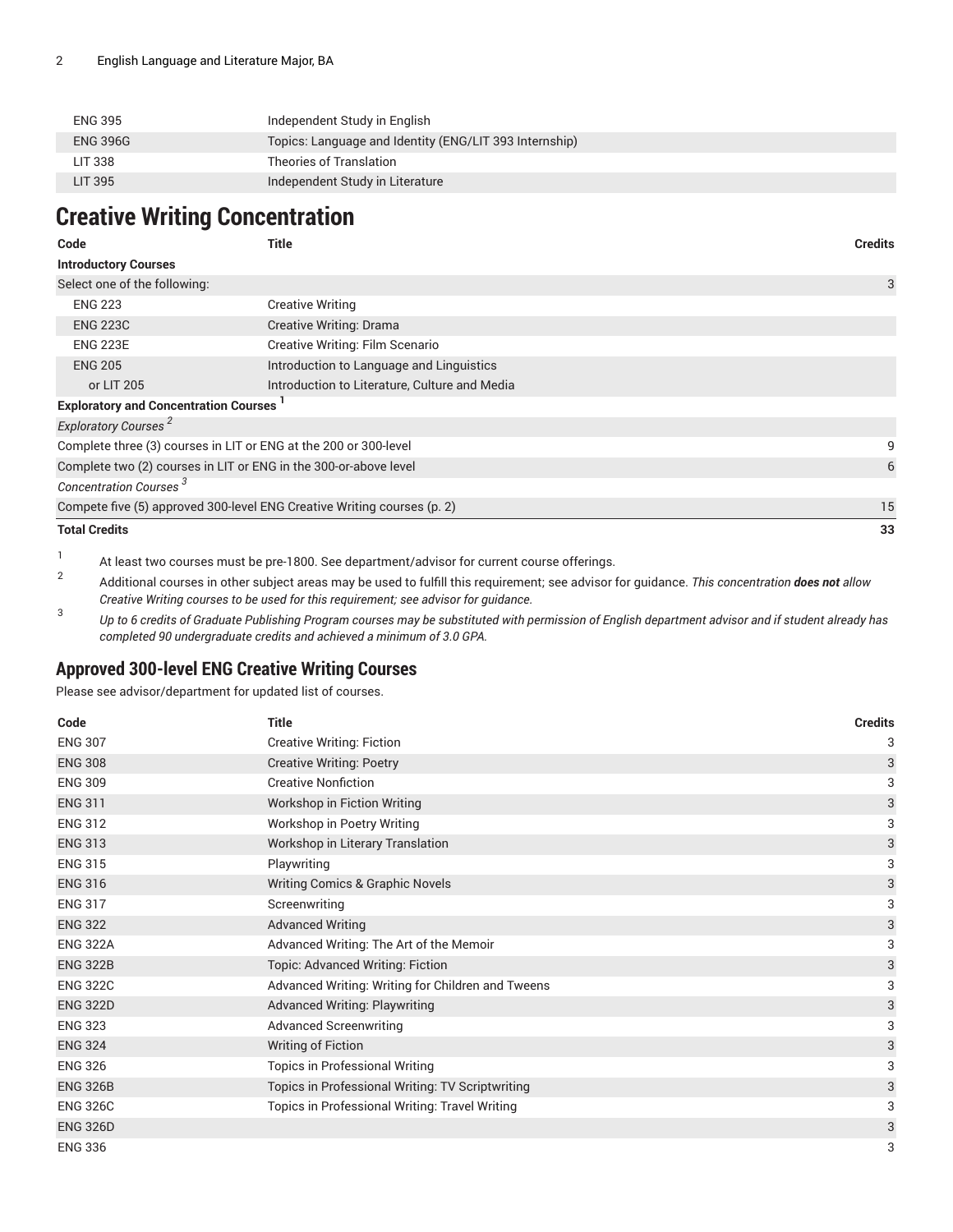| <b>ENG 391</b>  | Advanced Writing Workshop: Poetry                     | 3       |
|-----------------|-------------------------------------------------------|---------|
| <b>ENG 392</b>  | Seminar in Poetry Writing                             | 3       |
| <b>ENG 396A</b> |                                                       | 3       |
| <b>ENG 396E</b> | Writing Cultural Criticism for the Web                | 3       |
| <b>LIT 395</b>  | Independent Study in Literature                       | 3       |
| <b>LIT 338</b>  | <b>Theories of Translation</b>                        | 3       |
| <b>LIT 395A</b> |                                                       | $1 - 6$ |
| <b>ENG 396G</b> | Topics: Language and Identity (ENG/LIT 393 Intership) | 3       |

### **Literature, Culture, and Media Concentration**

| Code                                                             | Title                                                                                  | <b>Credits</b> |
|------------------------------------------------------------------|----------------------------------------------------------------------------------------|----------------|
| <b>Introductory Courses</b>                                      |                                                                                        |                |
| <b>LIT 205</b>                                                   | Introduction to Literature, Culture and Media                                          | 3              |
| Select one of the following:                                     |                                                                                        | 3              |
| <b>ENG 205</b>                                                   | Introduction to Language and Linguistics                                               |                |
| <b>ENG 223</b>                                                   | <b>Creative Writing</b>                                                                |                |
| <b>ENG 223C</b>                                                  | <b>Creative Writing: Drama</b>                                                         |                |
| <b>ENG 223E</b>                                                  | Creative Writing: Film Scenario                                                        |                |
| <b>Exploratory and Concentration Courses</b>                     |                                                                                        |                |
| Exploratory Courses <sup>2</sup>                                 |                                                                                        |                |
| Complete three (3) courses in LIT or ENG at the 200 or 300-level |                                                                                        | 9              |
| Complete two (2) courses in LIT or ENG in the 300-or-above level |                                                                                        | 6              |
| Concentration Courses <sup>3</sup>                               |                                                                                        |                |
|                                                                  | Complete five (5) approved 300-level ENG Literature, Culture, and Media courses (p. 3) | 15             |
| <b>Total Credits</b>                                             |                                                                                        | 36             |

- 1 At least two courses must be pre-1800. See department/advisor for current course offerings.
- 2 Additional courses in other subject areas may be used to fulfill this requirement; see advisor for guidance. *Up to two (2) courses may be in Creative Writing; see advisor for permission.*
- 3 *One (1) course from approved list of subjects may be used. Please see advisor for guidance.* Up to 6 credits of Graduate Publishing Program courses may be substituted with permission of English department advisor and if student already has *completed 90 undergraduate credits and achieved a minimum of 3.0 GPA.*

#### <span id="page-2-0"></span>**Approved 300-level ENG Literature, Culture, and Media Courses**

Please see advisor/department for updated list of courses.

| Code            | <b>Title</b>                                                        | <b>Credits</b> |
|-----------------|---------------------------------------------------------------------|----------------|
| <b>ENG 306</b>  | Writing for the Professions                                         | 3              |
| <b>ENG 310</b>  | Journalism                                                          | 3              |
| <b>ENG 313</b>  | Workshop in Literary Translation                                    | 3              |
| <b>ENG 318</b>  | <b>Feature Writing</b>                                              | 3              |
| <b>ENG 326E</b> | Topics in Professional Writing: Art of Content Creation             | 3              |
| <b>ENG 326F</b> | Topics in Professional Writing: Avatars, Identity, and the Internet | 3              |
| <b>ENG 396E</b> | Writing Cultural Criticism for the Web                              | 3              |
| <b>ENG 395</b>  | Independent Study in English                                        | $1-9$          |
| <b>ENG 396G</b> | Topics: Language and Identity (ENG/LIT 393 Intership)               | 3              |
| <b>LIT 301</b>  | Young Adult Literature                                              | 3              |
| <b>LIT 302</b>  | Contemporary British Literature and Culture                         | 3              |
| <b>LIT 303</b>  | Introduction to Cultural Studies                                    | 3              |
| <b>LIT 304</b>  | <b>Postcolonial Literature</b>                                      | 3              |
| <b>LIT 306</b>  | American Dramatic Literature                                        | 3              |
| LIT 307         | <b>Contemporary American Poetry</b>                                 | 3              |
| <b>LIT 309</b>  | <b>Medieval Literature</b>                                          | 3              |
| LIT 310         | <b>Children's Literature</b>                                        | 3              |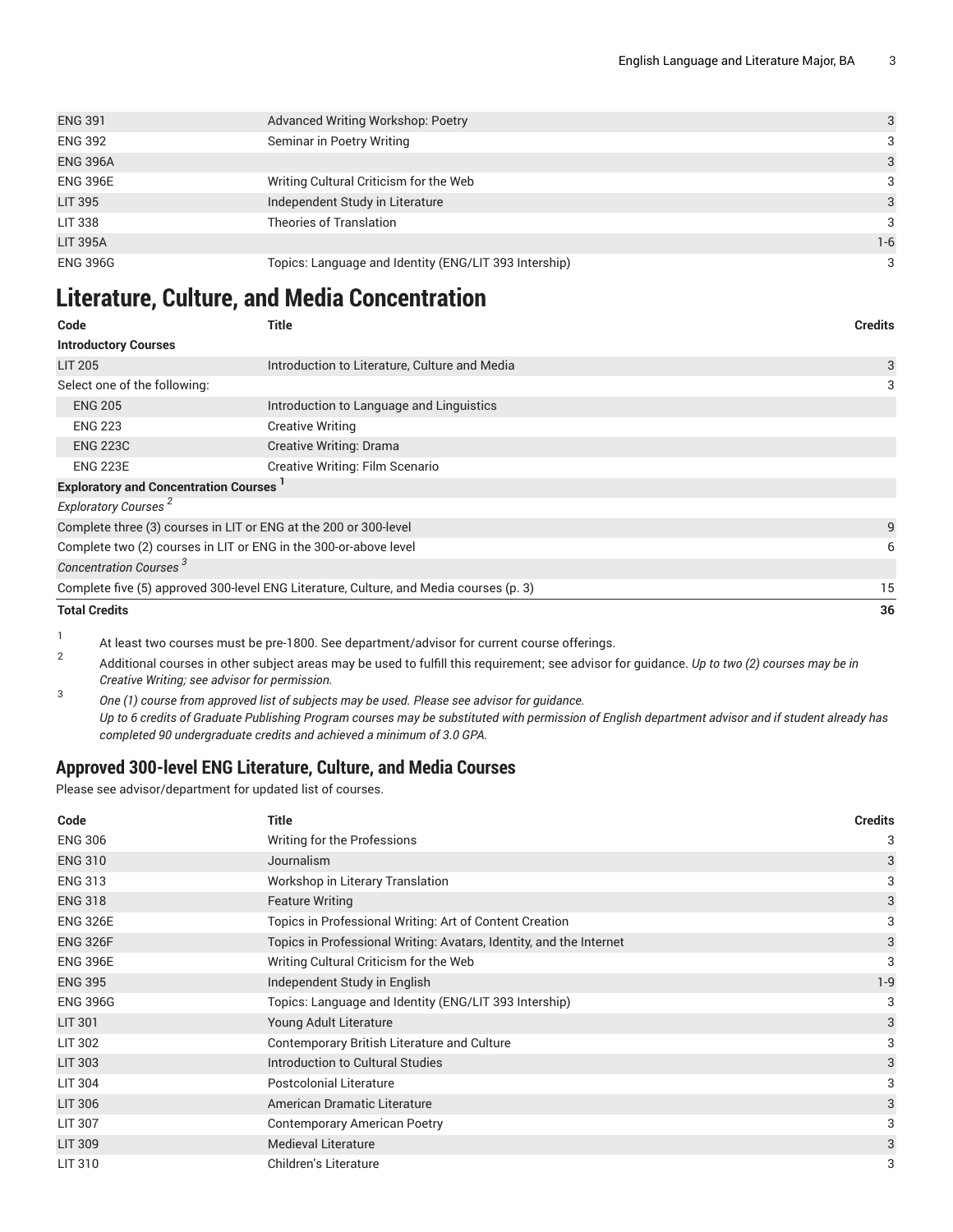| <b>LIT 313</b>  | History of the Novel                                            | 3                         |
|-----------------|-----------------------------------------------------------------|---------------------------|
| <b>LIT 313A</b> | Studies in the Novel: Twenty First Century                      | 3                         |
| <b>LIT 315</b>  | The 20th Century Novel                                          | 3                         |
| <b>LIT 315A</b> | Topic: Twentieth Century Literature: Post-Modern Literature     | 3                         |
| <b>LIT 315B</b> | Twentieth Century Literature: Labyrinths in Literature and Film | 3                         |
| <b>LIT 320</b>  | American Literature I                                           | 3                         |
| <b>LIT 322</b>  |                                                                 | 3                         |
| LIT 326         | African American Literature                                     | 3                         |
| <b>LIT 329</b>  | <b>Literary Theory and Criticism</b>                            | 3                         |
| <b>LIT 331</b>  |                                                                 | 3                         |
| <b>LIT 334</b>  |                                                                 | 3                         |
| <b>LIT 337</b>  |                                                                 | 3                         |
| <b>LIT 338</b>  | <b>Theories of Translation</b>                                  | 3                         |
| LIT 339         |                                                                 | 3                         |
| <b>LIT 340</b>  | Alternative Media and Literature                                | 3                         |
| LIT 341         | Selfies, Literature and the Visual                              | 3                         |
| <b>LIT 342</b>  | Studies in American Literature                                  | 3                         |
| <b>LIT 342A</b> |                                                                 | 3                         |
| <b>LIT 342B</b> |                                                                 | 3                         |
| <b>LIT 342C</b> | Topics: Studies in Amer Lit: August Wilson                      | 3                         |
| <b>LIT 342H</b> | Studies in American Literature: The Harlem Renaissance          | 3                         |
| <b>LIT 342L</b> | Studies in American Literature: Toni Morrison                   | 3                         |
| <b>LIT 342N</b> | Seminar in American Literature: Walt Whitman                    | 3                         |
| <b>LIT 343</b>  | Contemporary American Literature                                | 3                         |
| <b>LIT 345</b>  | <b>Literatures of Diversity</b>                                 | 3                         |
| <b>LIT 347A</b> |                                                                 | 4                         |
| <b>LIT 348</b>  | Literature and Film                                             | 3                         |
| LIT 349         | American Drama                                                  | 3                         |
| <b>LIT 349A</b> | African American Drama                                          | 3                         |
| LIT 350         | Comparative Medieval Literature                                 | 3                         |
| <b>LIT 351</b>  | Early Modern Literature                                         | 3                         |
| <b>LIT 351A</b> | Early Modern Literature: Early Modern Women's Writing           | 3                         |
| <b>LIT 352</b>  | Seventeenth Century Literature                                  | 3                         |
| LIT 353         | Eighteenth Century Poetry and Prose                             | 3                         |
| LIT 354         | Romanticism                                                     | 3                         |
| LIT 355         | Victorian Literature                                            | 3                         |
| <b>LIT 358</b>  | History of the Book I                                           | $\ensuremath{\mathsf{3}}$ |
| LIT 375         | The Black Arts Movement                                         | 3                         |
| <b>LIT 376</b>  | <b>Slave Narratives</b>                                         | $\ensuremath{\mathsf{3}}$ |
| LIT 360         | Shakespeare on Film                                             | 3                         |
| LIT 361         | Chaucer                                                         | $\ensuremath{\mathsf{3}}$ |
| LIT 362         | Shakespeare                                                     | 3                         |
| <b>LIT 363</b>  | Shakespeare: Before 1600                                        | $\ensuremath{\mathsf{3}}$ |
| LIT 364         | Shakespeare II                                                  | 3                         |
| <b>LIT 369R</b> | Great Authors: Jane Austen                                      | $\ensuremath{\mathsf{3}}$ |
| <b>LIT 396V</b> | Topics in Literature: The Brontes                               | 3                         |
| LIT 373         | Modernism                                                       | 3                         |
| <b>LIT 374</b>  | Studies in Poetry: Modern Poetry                                | 3                         |
| <b>LIT 374A</b> | Studies in Poetry - A                                           | 3                         |
| <b>LIT 374B</b> | Studies in Poetry - B                                           | 3                         |
| <b>LIT 379</b>  | Feminist Issues in Literature                                   | 3                         |
| <b>LIT 387</b>  | Open Seminar                                                    | 3                         |
|                 |                                                                 |                           |